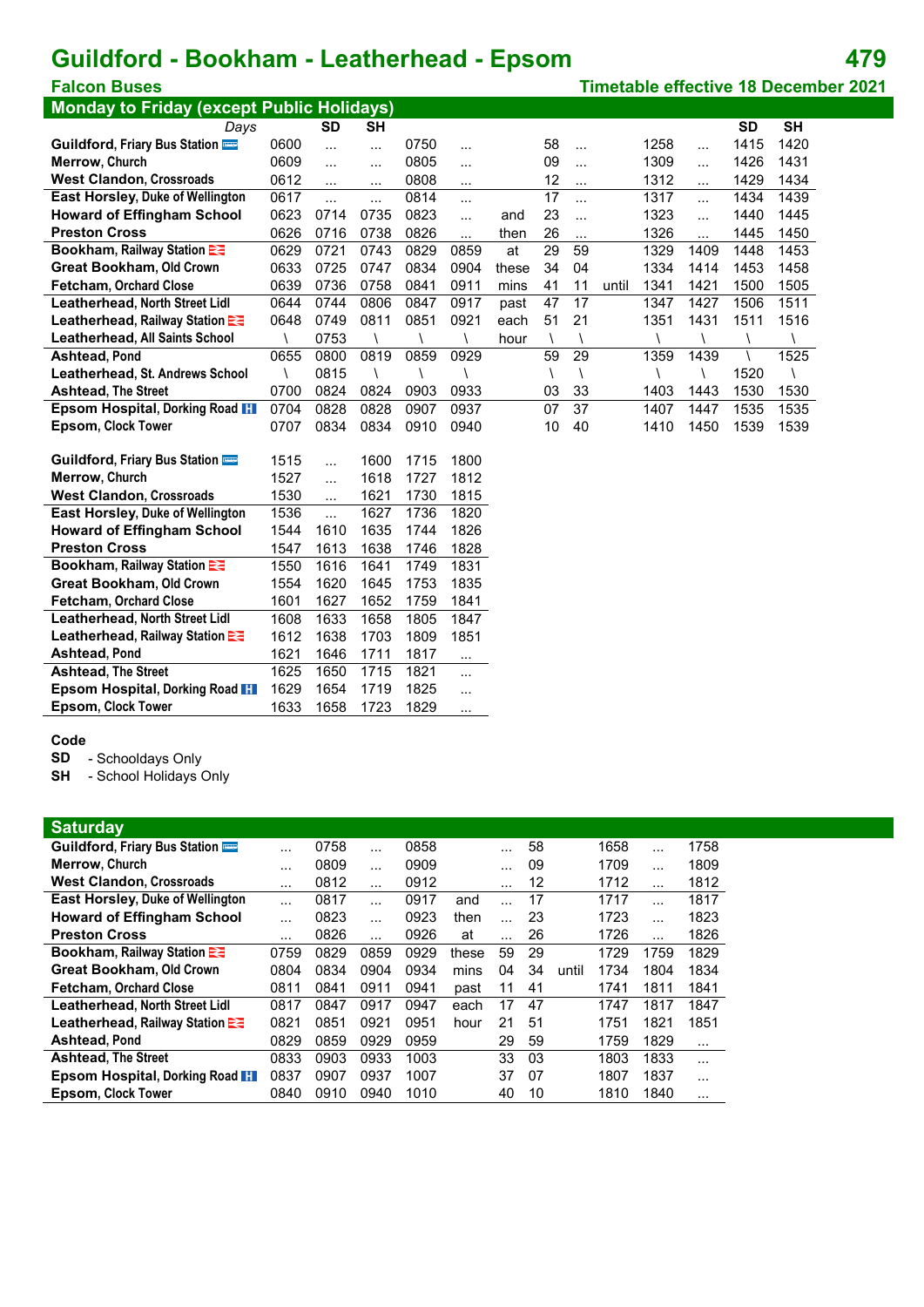## **Guildford - Bookham - Leatherhead - Epsom 479**

**Sunday & Public Holidays**

| Guildford, Friary Bus Station           |         | 1040 | 1240 | 1440 | 1640 | 1740 |
|-----------------------------------------|---------|------|------|------|------|------|
| <b>Merrow. Church</b>                   | $\cdot$ | 1049 | 1249 | 1449 | 1649 | 1749 |
| <b>West Clandon, Crossroads</b>         | $\cdot$ | 1052 | 1252 | 1452 | 1652 | 1752 |
| <b>East Horsley, Duke of Wellington</b> | .       | 1058 | 1258 | 1458 | 1658 | 1758 |
| <b>Howard of Effingham School</b>       | $\cdot$ | 1104 | 1304 | 1504 | 1704 | 1804 |
| <b>Preston Cross</b>                    |         | 1106 | 1306 | 1506 | 1706 | 1806 |
| Bookham, Railway Station                | 0909    | 1109 | 1309 | 1509 | 1709 | 1808 |
| <b>Great Bookham, Old Crown</b>         | 0913    | 1113 | 1313 | 1513 | 1713 | 1812 |
| <b>Fetcham, Orchard Close</b>           | 0920    | 1120 | 1320 | 1520 | 1720 | 1819 |
| <b>Leatherhead, North Street Lidl</b>   | 0925    | 1125 | 1325 | 1525 | 1725 | 1824 |
| Leatherhead, Railway Station            | 0927    | 1127 | 1327 | 1527 | 1727 | 1826 |
| <b>Ashtead, Pond</b>                    | 0936    | 1136 | 1336 | 1536 | 1734 | 1832 |
| <b>Ashtead, The Street</b>              | 0939    | 1139 | 1339 | 1539 | 1737 | 1835 |
| <b>Epsom Hospital, Dorking Road II</b>  | 0944    | 1144 | 1344 | 1544 | 1741 | 1839 |
| <b>Epsom, Clock Tower</b>               | 0950    | 1150 | 1350 | 1550 | 1744 | 1842 |

**This service is operated on behalf of Surrey County Council**

### **Epsom - Leatherhead - Bookham - Guildford 479**

**Falcon Buses Timetable effective 18 December 2021 Monday to Friday (except Public Holidays)** *Days* **SD SH SD Epsom, Clock Tower** 0616 0716 0753 0810 0840 0915 45 15 1345 1435 1500 **Epsom Hospital, Dorking Road** 0621 0723 0758 0815 0845 0920 50 20 1350 1440 1506 **Ashtead, The Street** 0628 0728 0803 0820 0850 0925 55 25 1355 1445 1511 **Ashtead, Pond** 0630 0731 \ 0823 0853 0928 58 28 1358 1448 \ **Leatherhead, St. Andrews School** \ \ 0815 \ \ \ and \ \ \ \ 1518 **Leatherhead, All Saints School** \ \ \ \ \ \ \ then \ \ \ \ 1528 **Leatherhead, North Street** 0640 0741 0834 0834 0903 0938 at 08 38 1408 1458 1539 **Fetcham, Orchard Close** 0645 0747 0839 0839 0908 0943 these 13 43 until 1413 1504 1546 **Great Bookham, Old Crown** 0651 0755 0846 0846 0914 0949 mins 19 49 1419 1511 1553<br>**Bookham, Railway Station 23** 0656 0757 0851 0851 0919 0954 past 24 54 1424 1514 1556 **Bookham, Railway Station**  $\mathbb{R}$  **0656 0757 0851 0851 0919 0954 past 24 54 Preston Cross** 0659 0800 ... ... 0922 ... each 27 ... 1427 1517 1600 **Howard of Effingham School** 0701 0802 ... ... 0924 ... hour 29 ... 1429 1519 1602 **East Horsley, Duke of Wellington** 0707 0808 ... ... 0930 ... 35 ... 1435 1526 ... West Clandon, Crossroads 0712 0816 ... ... 0935 ... 40 ... 1440 1531 ... **Merrow, Church** 0715 0824 ... ... 0938 ... 43 ... 1443 1534 ... **Guildford, Friary Bus Station <b>Compact 3** 0725 0840 ... ... 0948 ... 53 ... 1453 1549 ... *Days* **SH Epsom, Clock Tower** 1515 1550 1640 1705 1735 1835 **Epsom Hospital, Dorking Road** 1521 1556 1646 1711 1741 1840 **Ashtead, The Street** 1526 1601 1651 1716 1746 1844<br> **Ashtead, Pond** 1530 1605 1654 1719 1749 1847 **Ashtead, Pond** 1530 1605 1654 1719 1749 1847 **Leatherhead, North Street** 1539 1614 1703 1728 1753 1855 **Fetcham, Orchard Close** 1546 1620 1708 1733 1803 1900 **Great Bookham, Old Crown** 1553 1627 1715 1740 1810 1906 **Bookham, Railway Station** 1556 1631 1719 1744 1814 1910 **Preston Cross** 1600 1634 1722 1747 1817 1913 **Howard of Effingham School** 1602 1636 1724 1749 1819 1915 **East Horsley, Duke of Wellington** ... 1642 1730 1755 1825 1921 **West Clandon, Crossroads** ... 1648 1736 1801 1830 1926 **Merrow, Church** ... 1651 1739 1804 1833 1929 **Guildford, Friary Bus Station** ... 1706 1750 1811 1842 1938

#### **Code**

**SD** - Schooldays Only

**SH** - School Holidays Only